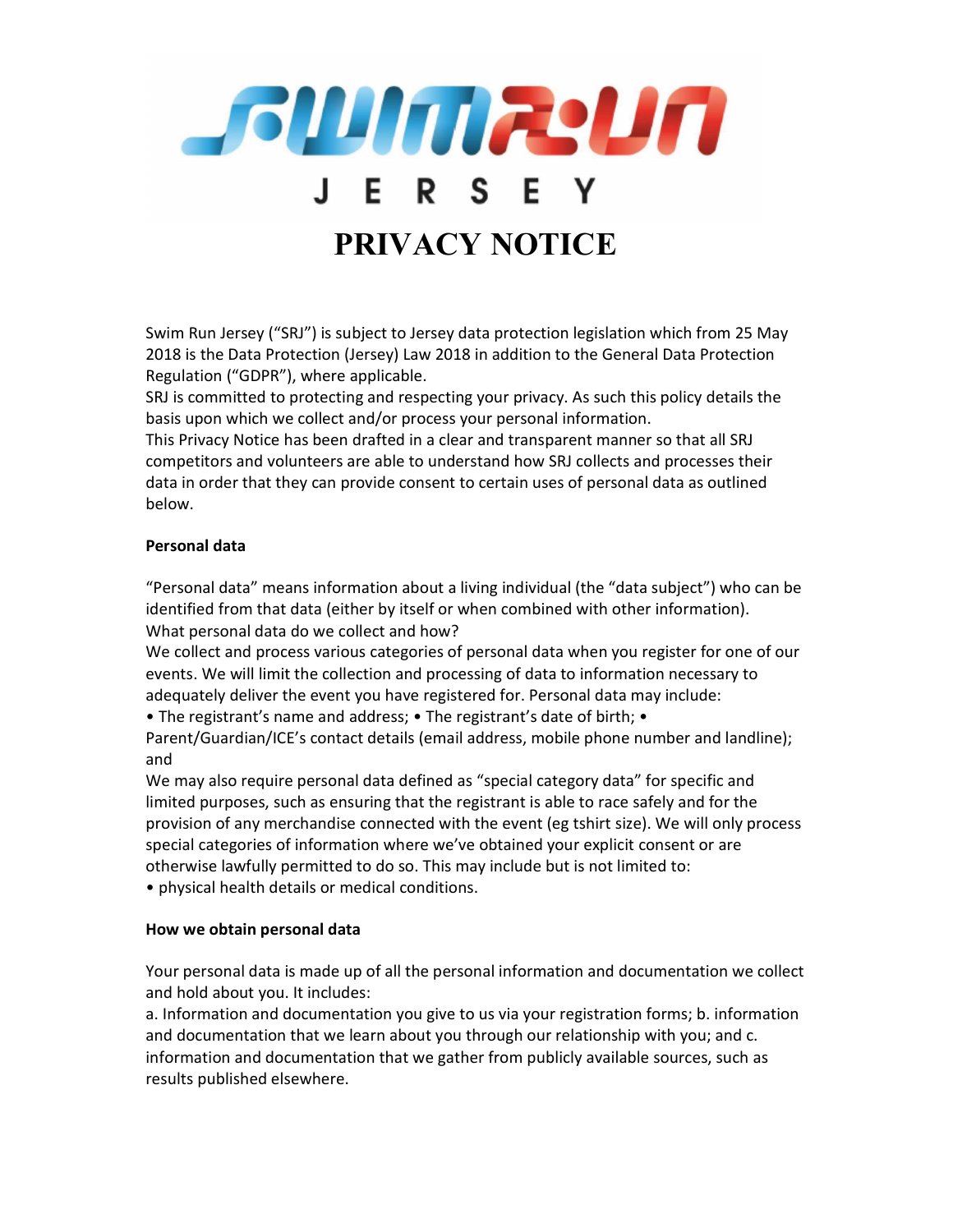## Who has access to your data?

Members of the delivery team, including but not limited to (3D events and Vaughan Robinson), Race Nation (see below), event volunteers and third parties (eg Normandy Rescue and Le Mourier Surf School) have access to registrant's data in order for them to carry out their roles at events.

#### Why do we need your personal data?

SRJ needs your personal data for the following reasons:

- in order to process your entry in our event
- for event results
- to ensure that registrants are safe at all points (medical information and next of kin/ in case of emergency information)
- to keep you updated with our events
- to provide news and event updates
- to provide details of changes of dates and venues
- to provide periodic updates and press releases/ race reports.

#### Basis of use

SRJ collects personal data that is necessary for the purposes of its legitimate interests as an event organiser.

SRJ requires consent from registrants for the using/processing of personal data for the purposes of publishing results, photos and providing the media with event reports. At every event we request confirmation that we are able to utilise photos for race reports in the JEP, Facebook and/or the website or similar outlets.

## How long do we keep your personal data?

We retain your personal data for as long as reasonably required. Historic event results and reports will be retained on our website and those outlets that have published the results as reports.

## Your rights

As a data subject you have certain rights, these include the right of access (commonly known as a subject access request), the right to be informed (as set out in this privacy notice), the right to amend your details, the right to be forgotten (or erase your details), the right to restrict what we do with your data, the right to transfer data and also to object. Should you have any questions on this privacy notice or wish to exercise any of your rights please contact 3D Events (enquiries@3d-events.co.uk).

You are also entitled to withdraw your consent at any point. Please contact SRJ (enquiries@3d-events.co.uk) should you wish to withdraw consent.

#### **Security**